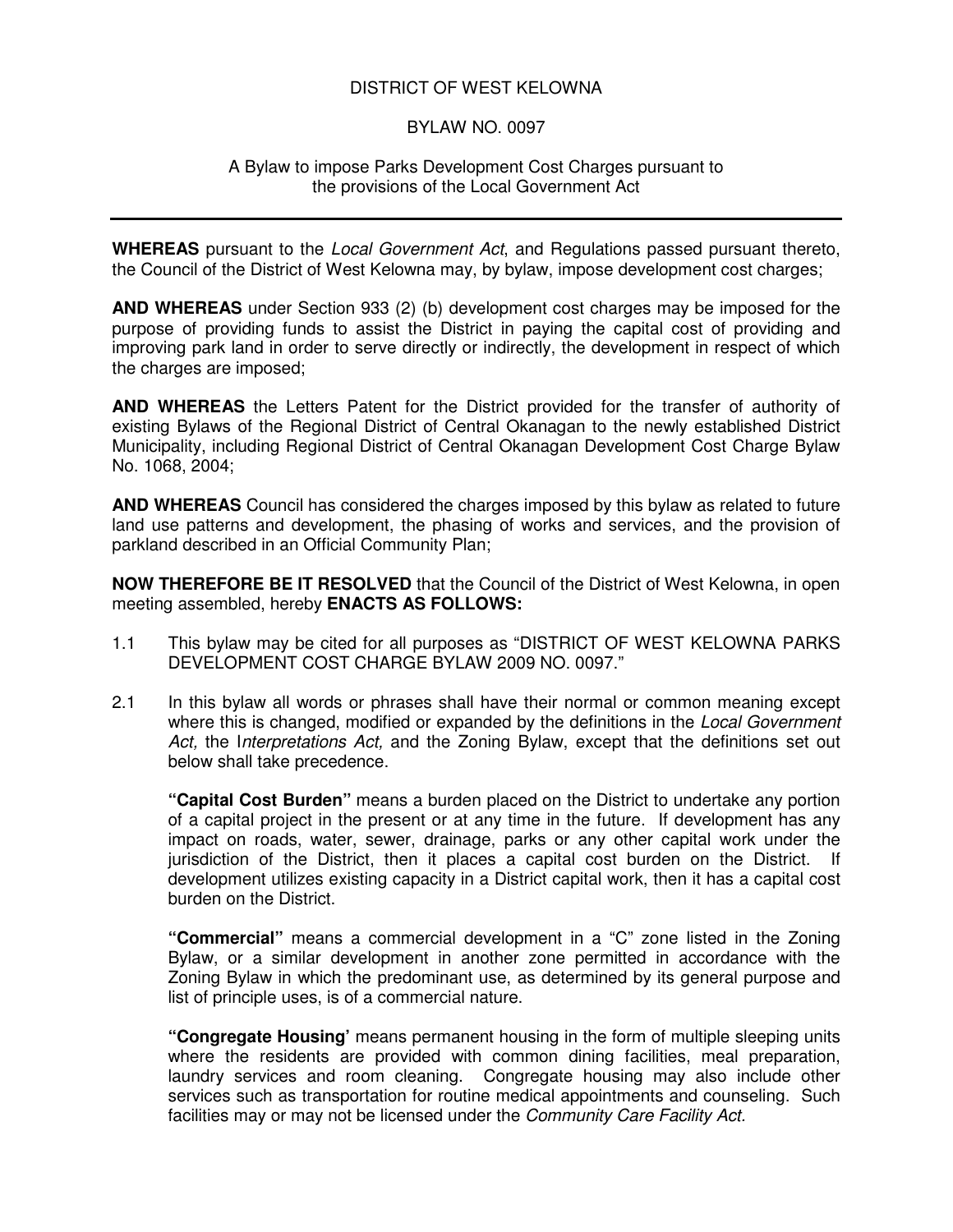**"Duplex Housing"** means a building designed and constructed exclusively to accommodate two households in separate dwelling units sharing a common party wall. It does not include a secondary suite.

**"Gross Floor Area"** means the sum of the floor areas of each storey in each building on a parcel, measured between the exterior walls or such buildings. The gross floor area includes unfinished areas such as basements but excludes residential parking garages.

**"Industrial"** means an industrial development in an "I" zone listed in the Zoning Bylaw or a similar development in another zone permitted in accordance with the Zoning Bylaw, in which the predominant use, as determined by its general purpose and list of permitted uses, is or an industrial nature.

**"Institutional"** means development or an institutional nature in a "P" zone listed in the Zoning Bylaw, or a similar development of an institutional nature permitted in another zone in accordance with the Zoning Bylaw.

**"Multiple Unit Housing"** means a building used for duplex, triplex, fourplex, townhome or apartment housing, or manufactured homes within a mobile home park.

**"Parcel"** means any lot, block or other area in which land is held, or into which land is subdivided, including a bare land strata parcel, but does not include a highway.

**"Secondary Suite"** means a self-contained, accessory dwelling unit that provides living accommodation based on rental periods of one month or greater. The secondary suite is located within a single detached house or accessory building that has its own separate kitchen, sleeping and bathing facilities. A secondary suite does not include townhouses, duplex housing, or apartment housing.

**"Single Detached Housing"** means a detached building containing only one dwelling unit, designed exclusively for occupancy by one household.

**"Zone"** means the zones identified and defined in the Zoning Bylaw.

**"Zoning Bylaw"** means the Regional District of Central Okanagan Zoning Bylaw No. 871, as amended from time to time.

- 3.1 Every person who obtains:
	- (a) Approval of subdivision of land under the *Land Title Act* or the *Strata Property Act*, or
	- (b) A building permit authorizing the construction, alteration or extension of a building or structure,

shall be liable to the District for payment of the development cost charges as set out on the following Schedule attached hereto and forming a part of this bylaw, namely **"Schedule A - Development Cost Charges Summary**".

- 3.2 The amount of development cost charges payable depends upon:
	- (a) The number of additional lots being created by the application for a single detached housing subdivision;
	- (b) The number of dwelling units proposed when applying for a building permit for a multiple unit housing building;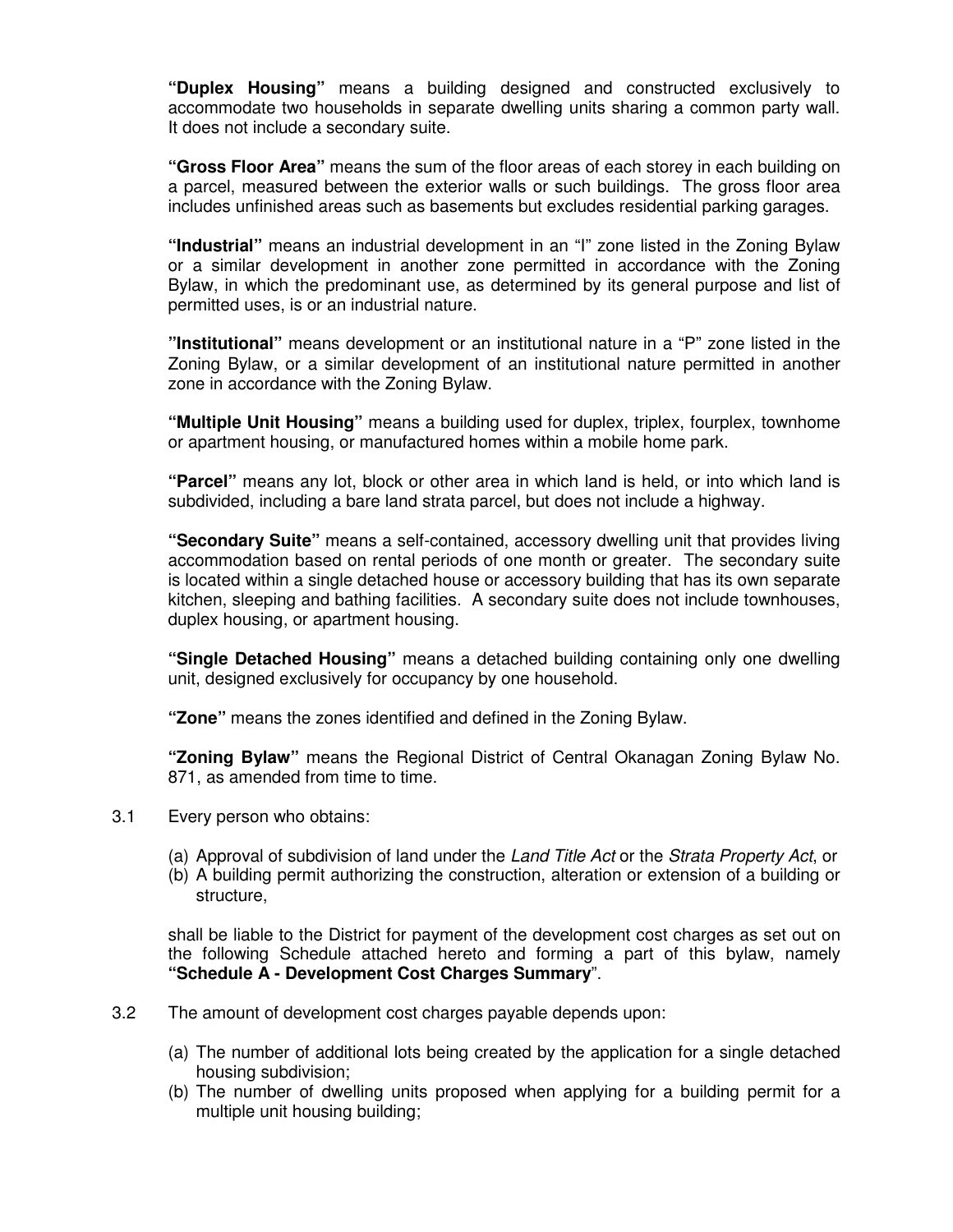- (c) The number of beds proposed when applying for a building permit for a congregate housing development;
- (d) The gross floor area that will be constructed when applying for a building permit for commercial, or institutional (non-congregate housing) development; and
- (e) The gross area of industrial land when applying for a building permit for industrial development.

For mixed use developments, the development cost charge payable shall be calculated separately for each portion of the development in accordance with the zones and land uses which are contained in the building permit or subdivision application. The total payable will be the sum of the development cost charges for each portion of the development.

- 4.1 Development Cost Charges pursuant to this bylaw shall be paid to the District under Section 3.3 of this bylaw at the time of subdivision or building permit, as determined by the District.
- 5.1 Notwithstanding Sections 3.1 to 3.3 of this Bylaw, no development cost charge is payable where exemption in a provision is outlined in the *Local Government Act*.
- 6.1 Notwithstanding the exemption provisions in the *Local Government Act*, and as per provisions in the *Local Government Act*, a development cost charge is payable under Section 3.1 (b) for a building permit authorizing the construction of a building containing two or three self-contained dwelling units. The construction of a secondary suite that is either integrated with the principal dwelling unit or contained within an accessory building is exempt from development cost charges under this bylaw.
- 7.1 The boundaries of this bylaw are the entire municipality of the District of West Kelowna, as amended from time to time.
- 8.1 This bylaw shall replace the Park Development Cost Charges provisions of the Regional District of Central Okanagan Bylaw No 1068.
- 9.1 This bylaw shall come into full force and effect and be binding on all persons as and from the day this bylaw is adopted.

PASSED FIRST READING, 2009-OCT-27

PASSED SECOND READING, 2009-OCT-27

PASSED THIRD READING, 2009-OCT-27

APPROVED BY THE INSPECTOR OF MUNICIPALITIES, 2009-DEC-16

ADOPTED, 2010-JAN-12

**MAYOR** 

\_\_\_\_\_\_\_\_\_\_\_\_\_\_\_\_\_\_\_\_\_\_\_\_\_\_\_\_\_\_\_\_\_\_